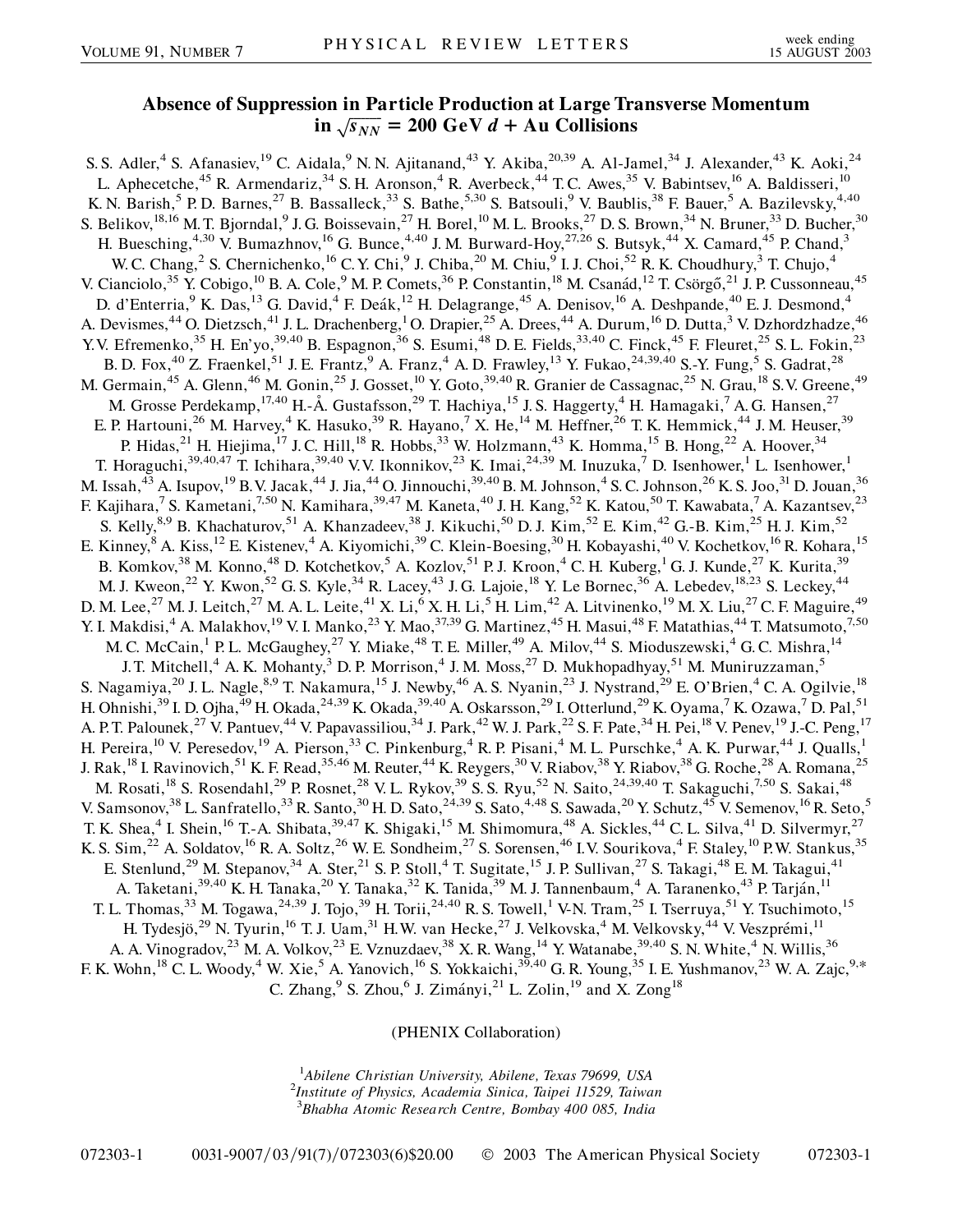4 *Brookhaven National Laboratory, Upton, New York 11973-5000, USA*

<sup>5</sup> University of California–Riverside, Riverside, California 92521, USA<br><sup>6</sup>China Institute of Atomia Fragmy (CIAE), Paijing, People's Papublic of C

*China Institute of Atomic Energy (CIAE), Beijing, People's Republic of China* <sup>7</sup>

*Center for Nuclear Study, Graduate School of Science, University of Tokyo, 7-3-1 Hongo, Bunkyo, Tokyo 113-0033, Japan* <sup>8</sup>

<sup>9</sup>Columbia University, New York, New York 10027, USA, and Nevis Laboratories, Irvington, New York 10533, USA

<sup>10</sup>Dapnia, CEA Saclay, F-91191, Gif-sur-Yvette, France<br><sup>11</sup>Debrecen University, H-4010 Debrecen, Egyetem tér 1, Hungary<br><sup>12</sup>ELTE, Eötvös Loránd University, H-1117 Budapest, Pázmány P. s. 1/A, Hungary<br><sup>13</sup>Florida State Un

<sup>14</sup>Georgia State University, Atlanta, Georgia 30303, USA<br><sup>15</sup>Hiroshima University, Kagamiyama, Higashi-Hiroshima 739-8526, Japan<br><sup>16</sup>Institute for High Energy Physics (IHEP), Protvino, Russia<br><sup>17</sup>University of Illinois a

<sup>26</sup>Lawrence Livermore National Laboratory, Livermore, California 94550, USA<br><sup>27</sup>Los Alamos National Laboratory, Los Alamos, New Mexico 87545, USA<br><sup>28</sup>LPC, Université Blaise Pascal, CNRS-IN2P3, Clermont-Fd, 63177 Aubiere

 $\begin{array}{c} \text{^{35}Oak \; Ridge \; National \; Laboratory, \; Oak \; Ridge, \; Tennessee \; 37831, \; USA } \\ \text{^{36}IPN-Orsay, \; University} \; \text{University, \; Beijing, \; People's \; Republic \; of \; China \\ \text{^{37}Peking \; University, \; Beijing, \; People's \; Republic \; of \; China \\ \text{^{38}PNPI, \; Petersburg \; Nuclear \; Physics \; Institute, \; Gatchina, \; Russia \\ \text{^{39}RIKEN \; (The Institute of \; Physical \; and \; Chemical \; Research), \; Whato, \; Suitama \; 351-0198, \; Japan \\ \text{^{40}RIKEN$ 

<sup>47</sup>Department of Physics, Tokyo Institute of Technology, Tokyo, 152-8551, Japan<br><sup>48</sup>Institute of Physics, University of Tsukuba, Tsukuba, Ibaraki 305, Japan<br><sup>49</sup>Vanderbilt University, Nashville, Tennessee 37235, USA<br><sup>50</sup>

(Received 18 June 2003; published 15 August 2003)

Transverse momentum spectra of charged hadrons with  $p<sub>T</sub> < 8$  GeV/c and neutral pions with  $p<sub>T</sub>$ 10 GeV/c have been measured at midrapidity by the PHENIX experiment at BNL RHIC in  $d + Au$ collisions at  $\sqrt{s_{NN}}$  = 200 GeV. The measured yields are compared to those in *p* + *p* collisions at the same  $\sqrt{s_{NN}}$  scaled up by the number of underlying nucleon-nucleon collisions in  $d + Au$ . The yield ratio does not show the suppression observed in central  $Au + Au$  collisions at RHIC. Instead, there is a small enhancement in the yield of high momentum particles.

## DOI: 10.1103/PhysRevLett.91.072303 PACS numbers: 25.75.Dw

High transverse momentum ( $p_T > 2$  GeV/c) hadrons provide an excellent probe of the high energy density matter created in relativistic heavy ion collisions [1,2].

They arise from fragmentation of quarks and gluons (partons) scattered with large momentum transfer,  $Q^2$ , in the initial parton-parton interactions [3]. In the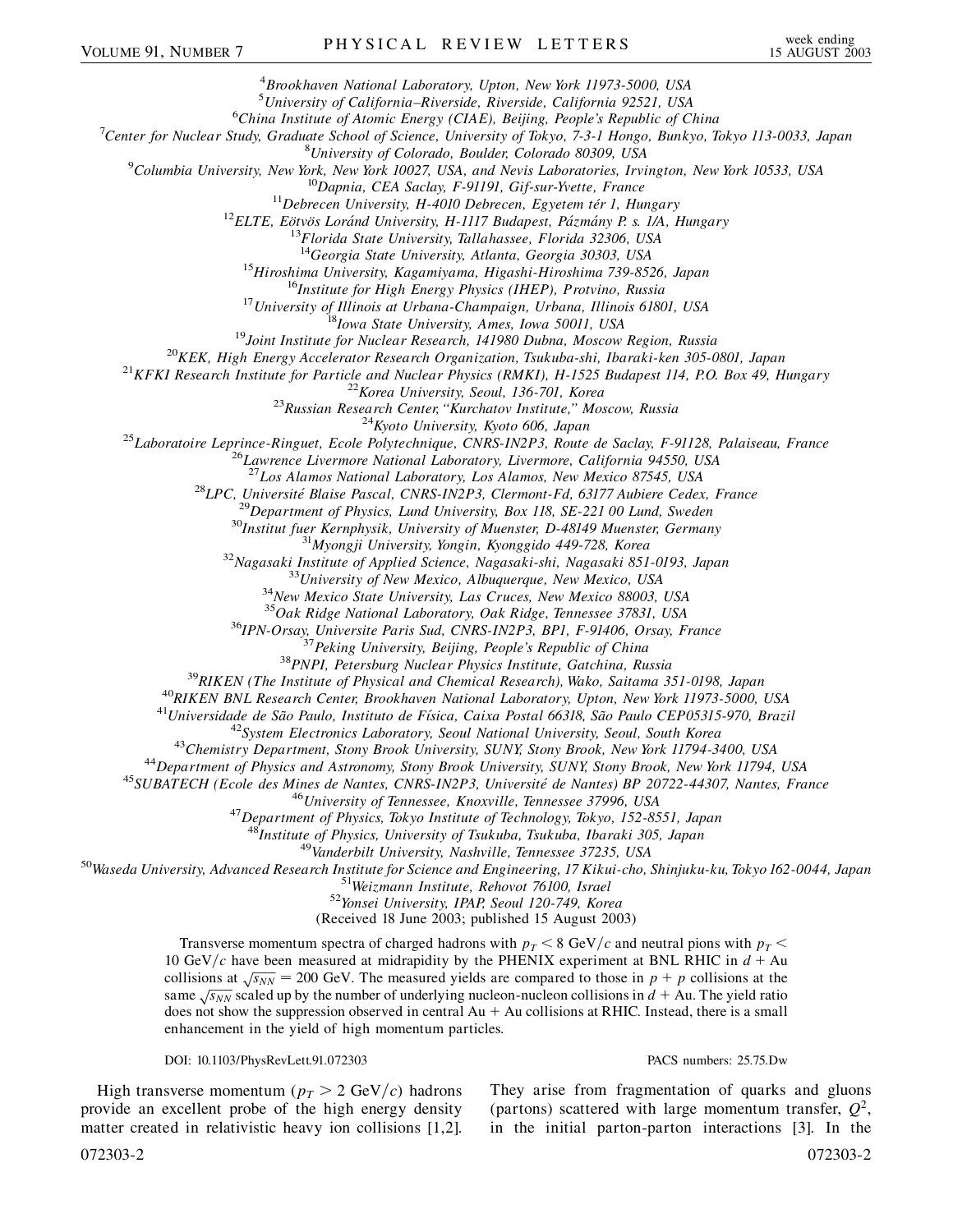absence of medium effects, these hard scattering yields in nucleus-nucleus collisions should scale with the average number of inelastic nucleon-nucleon collisions  $N_{\text{coll}}$  (binary scaling). One of the most intriguing observations from experiments at the BNL Relativistic Heavy Ion Collider (RHIC) is the large suppression of high  $p_T$ neutral pion and charged hadron yields in central Au Au collisions with respect to  $p + p$  results scaled by the number of binary nucleon-nucleon collisions [4–7].

Theoretical studies of parton propagation in high density matter suggest that partons lose a significant fraction of their energy through gluon bremsstrahlung [1,2], reducing the parton momentum and depleting the yield of high  $p_T$  hadrons [8–13]. This is a final-state effect in the spatially extended medium created in  $A + A$  collisions. Initial-state effects include nuclear modifications to the parton momentum distributions (structure functions), and soft scatterings of the incoming parton prior to its hard scattering. These should be present in  $p + A$ ,  $d + A$ , and  $A + A$ . Interpretations of  $Au + Au$  collisions based on initial-state parton saturation effects [14] or final-state hadronic interactions [15] also predict a considerable suppression of the hadron production at high  $p<sub>T</sub>$ . It is therefore of paramount interest to determine experimentally the modification, if any, of high  $p<sub>T</sub>$  hadron yields due to initial-state nuclear effects for a system in which a hot, dense medium is not produced in the final state. This Letter reports on charged hadron and  $\pi^0$ production at midrapidity obtained by the PHENIX [16] production at initial planty obtained by the FIENIX [10]<br>experiment at RHIC in  $d + Au$  collisions at  $\sqrt{s_{NN}} =$ 200 GeV. The results are compared to those in  $p + p$ and  $Au + Au$  [7,17,18] at the same nucleon-nucleon center-of-mass energy. Similar  $d + Au$  measurements are also reported in [19,20].

The data were collected under two different trigger conditions. Minimum bias events with vertex position along the beam axis within  $|z| < 30$  cm were triggered by the beam-beam counters (BBC) [16] which cover  $|\eta| = 3.0 - 3.9$ . The minimum bias trigger accepts (88%  $\pm$  4%) of all inelastic  $d$  + Au collisions that satisfy the vertex condition. A total of  $1.2 \times 10^7$  and  $1.7 \times 10^7$ events were analyzed for charged hadron and  $\pi^0$  spectra, respectively. A second ''photon triggered'' sample, requiring showers above 2.5 GeV for lead-scintillator (PbSc) and 3.5 GeV for lead-glass (PbGl) electromagnetic calorimeters (EMCal) [16] in addition to the BBC requirement, is used to extend the  $\pi^0$  measurements to higher  $p_T$ . This trigger sampled a total of  $1.7 \times 10^9$ events.

Neutral pions were measured by the PHENIX EMCal via the  $\pi^0 \rightarrow \gamma \gamma$  decay. The EMCal covers  $|\eta| \le 0.35$  in pseudorapidity and  $\Delta \phi = \pi$  in azimuth. It consists of six PbSc and two PbGl sectors, each covering  $\pi/8$  in azimuth. The data from PbSc and PbGl were analyzed separately. The energy calibration is obtained from beam tests, cosmic rays, minimum ionizing energy peaks of charged hadrons, and the energy/momentum ratio of electrons identified with the Ring Imaging Cerenkov Detector. The combined uncertainty on the energy scale and linearity is  $\leq 1.5\%$ , determined from the response to identified electrons, and confirmed by the positions and widths of the observed  $\pi^0$  mass peaks.

Photonlike energy clusters in the calorimeter are selected via shower profile cuts. The invariant mass for all photon pairs with energy asymmetry  $|E_1 - E_2|$  $(E_1 + E_2)$  < 0.7 is calculated and binned in *p<sub>T</sub>*. The  $\pi^0$  yield in each  $p_T$  bin is determined by integrating the background subtracted two-photon invariant mass distribution [7]; the background is determined from mixed events. The peak-to-background ratio increases from  $\sim$ 0.3 at  $p_T = 1.25 \text{ GeV}/c$  to more than 5 above 4.25 GeV/c. The raw  $\pi^0$  spectra are corrected by Monte Carlo simulations for trigger efficiency and acceptance, and for  $\pi^0$  reconstruction efficiency including dead areas, effects of energy resolution, photon identification cuts, and peak extraction window. Finally, the yields are corrected to the center of the  $p<sub>T</sub>$  bin using the observed slope of the spectrum. Below  $p_T =$  $5 \text{ GeV}/c$  the yields are determined from the minimum bias data sample while above 5  $GeV/c$  the photon triggered sample is used. The main sources of systematic errors are listed in Table I. The final systematic errors on the spectra are 10% to 16%, increasing with  $p_T$ .

Charged particles are reconstructed using a drift chamber (DC) followed by two layers of multiwire proportional chambers with pad readout (PC1, PC3) [16]. In this analysis tracks were reconstructed over a restricted pseudorapidity range  $|\eta|$  < 0.18. Pattern recognition in the DC is based on a combinatorial Hough transform in the track bend plane, while the polar angle is determined by PC1 and the location of the collision vertex along the beam direction [21]. The vertex was constrained to be within  $|z|$  < 18 cm for analysis of the charged tracks. The track reconstruction efficiency is approximately 98%, independent of  $p<sub>T</sub>$ . Particle momenta are measured with

TABLE I. Systematic errors in percent on  $\pi^0$  invariant yields for PbSc (PbGl), as a function of  $p<sub>T</sub>$  (in GeV/c). There are three categories of uncertainty: Type A is a point-to-point error uncorrelated between  $p_T$  bins, type B is  $p_T$  correlated, where all points move in the same direction but not by the same factor, while in type C all points move by the same factor independent of  $p_T$ .

|                        | Type | $p_T = 2$ | $p_T = 6$ | $p_T = 10$ |
|------------------------|------|-----------|-----------|------------|
| Peak extraction        | A    | 5.0(5.0)  | 5.0(5.0)  | 5.0(5.0)   |
| Geom. accept.          | B    | 3.0(3.0)  | 2.0(2.0)  | 2.0(2.0)   |
| $\pi^0$ reconstr. eff. | B    | 4.0(4.0)  | 4.0(4.0)  | 4.5(4.5)   |
| Energy scale           | В    | 4.0(4.0)  | 9.0(9.0)  | 11.0(11.0) |
| Trigger eff.           | В    | .         | 5.0(10.0) | 3.0(3.0)   |
| Trigger norm.          | C    | .         | 5.0(5.0)  | 5.0(5.0)   |
| Conversion corr.       | C    | 2.8(2.8)  | 2.8(2.8)  | 2.8(2.8)   |
| Total error            |      | 8.6(8.6)  | 14(16)    | 15(15)     |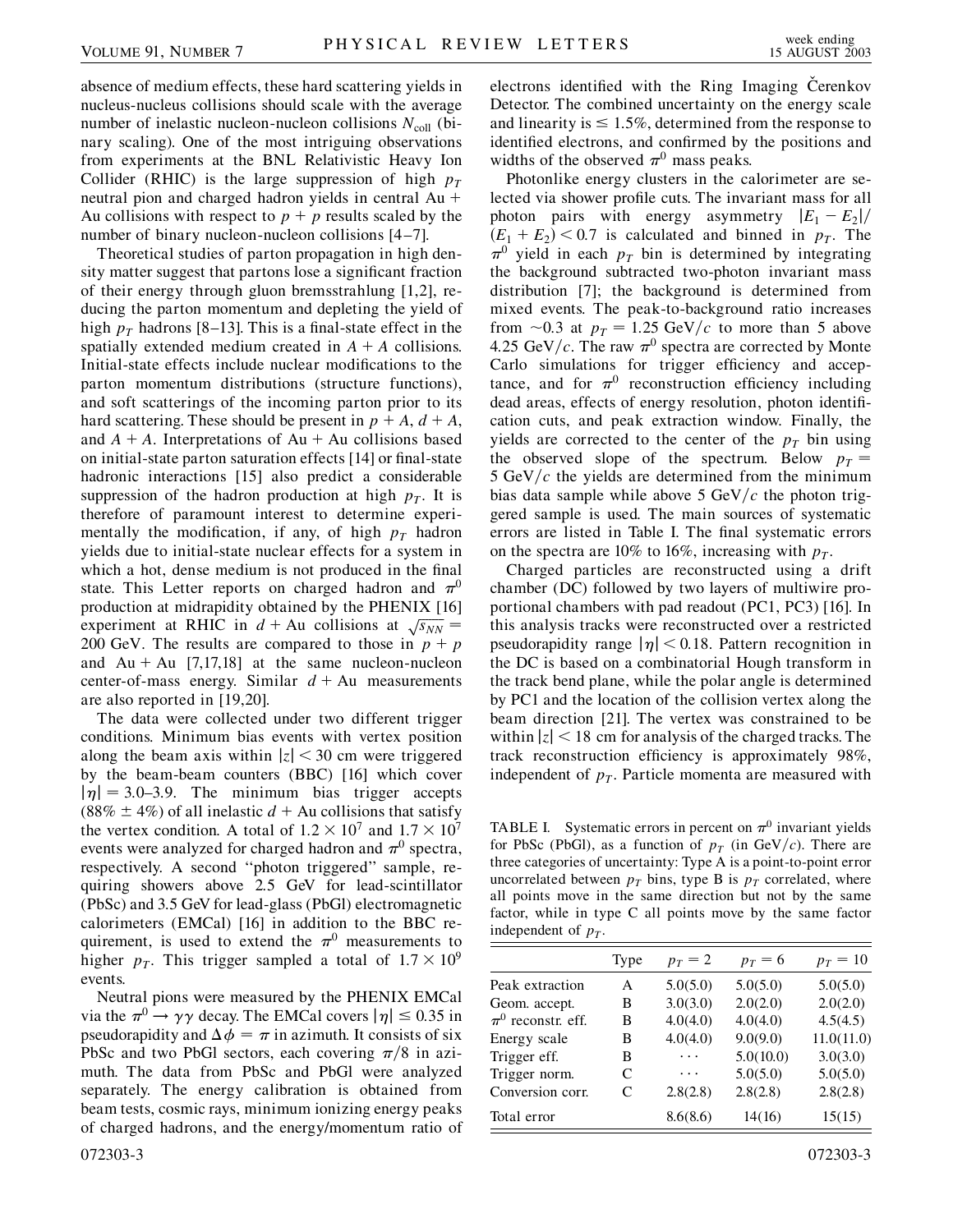a resolution  $\delta p/p = 0.7\% \oplus 1.1\% p$  (GeV/c). The momentum scale is known to 0.7%, from the reconstructed proton mass using the time of flight. A confirmation hit is required in PC3, located at a radius of 5 m, within a  $2.5\sigma$ matching window to eliminate most albedo, conversions, and decays. The remaining background above  $p_T =$ 5 GeV/ $c$  is subtracted statistically using identified conversions and weak decays (primarily kaons) [18].

Corrections to the charged particle spectrum for geometrical acceptance, decays in flight, reconstruction efficiency, and momentum resolution are determined using a single-particle GEANT Monte Carlo simulation. All analysis steps, including the outer detector matching cuts are applied consistently in simulation and data. As the DC and PC occupancies in  $d + Au$  are low, no multiplicitydependent occupancy corrections are required. The yield was corrected to the center of the  $p<sub>T</sub>$  bin. Table II lists the source and magnitude of each contribution to the systematic uncertainties on the charged particle spectra.

The fully corrected  $p_T$  distributions of  $\pi^{0}$ 's and  $(h^+ + h^-)/2$  are shown in Fig. 1. Each panel shows the reference spectrum from  $p + p$  collisions along with the particle spectrum from  $d + Au$ . The reference for  $\pi^0$  is the  $\pi^0$  spectrum measured in  $p + p$  by PHENIX [17], shown on the right panel. For charged hadrons, the reference is obtained by scaling up the  $\pi^0$  spectrum by the *p<sub>T</sub>*-dependent  $h/\pi$  ratio observed at the CERN Intersecting Storage Rings [22] at  $\sqrt{s}$  = 23 to 63 GeV and measured by PHENIX. The value of  $h/\pi$  is constant at  $1.6 \pm 0.16$  above 1.5 GeV/c, and decreases at lower  $p_T$  to a value of 1.25<sup>+0.12</sup><sub>-0.25</sub>. Table III summarizes uncertainties on the reference spectra.

A standard way to quantify nuclear medium effects on high  $p_T$  production is by the *nuclear modification factor*, which we define for  $d + Au$  collisions as the ratio of invariant yield in  $d + Au$  to that of  $p + p$ , scaled by the number of binary collisions.

$$
R_{dA}(p_T) = \frac{(1/N_{dA}^{\text{evt}}) d^2 N_{dA}/d\eta dp_T}{\langle N_{\text{coll}}\rangle/\sigma_{pp}^{\text{inel}} d^2 \sigma_{pp}/d\eta dp_T},
$$

where  $\langle N_{\text{coll}} \rangle$  is the average number of inelastic nucleonnucleon (*NN*) collisions per event in the minimum bias

**TABLE II.** Systematic errors in percent on the  $(h^+ + h^-)/2$ invariant yields. Error types are as in Table I.

|                    |   |       | Type $p_T < 4$ $p_T = 4$ $p_T = 6$ $p_T = 7$ |     |      |
|--------------------|---|-------|----------------------------------------------|-----|------|
| PC3 match          | C | 2.4   | 2.4                                          | 2.4 | 2.4  |
| Geometr. acc.      | C | 2.9   | 2.9                                          | 2.9 | 2.9  |
| Monte Carlo corr.  | C | 3.7   | 3.7                                          | 3.7 | 3.7  |
| Mom. resolution    | в | .     | < 0.5                                        | 0.6 | 1.2  |
| Mom. scale         | в | < 3.2 | 3.2                                          | 3.5 | 3.7  |
| Backgd. subtrac.   | B | < 0.5 | 0.6                                          | 3.8 | 8.2  |
| $\pi$ oversubtrac. | в | .     | .                                            | 1.8 | 4.7  |
| Total error        |   | 6.2   | 62                                           | 7.6 | 11.5 |



FIG. 1. Midrapidity  $p_T$  spectra for charged hadrons and  $\pi^0$ . Total uncertainties are shown. The  $\pi^0$  below 5 GeV/c are from minimum bias triggered events, and above from photon triggered events. Lines show fits to reference spectra from  $p + p$ collisions, and open points show the  $p + p \pi^0$  spectrum measured by PHENIX [17].

collisions, and  $\langle N_{\text{coll}} \rangle / \sigma_{pp}^{\text{inel}}$  is the nuclear overlap function  $\langle T_{dA}(b) \rangle$ . Using a Glauber model [23] and simulation of the BBC,  $\langle N_{\text{coll}} \rangle$  is 8.5  $\pm$  0.4 in minimum bias  $d + \text{Au}$ .

The ratio  $R_{dA}$  is plotted separately for  $\pi^0$  measured in the PbGl and in the PbSc calorimeters in Fig. 2. The two analyses are consistent within errors. The data are compared to the corresponding nuclear modification factor  $R_{AA}$  obtained from central Au + Au collisions. The top panel of Fig. 3 shows  $R_{dA}$  for inclusive charged particles  $(h^+ + h^-)/2$ , again compared with  $R_{AA}$  observed in central  $Au + Au$  collisions, while the lower panel compares  $(h^{+} + h^{-})/2$  with  $\pi^{0}$ . In both Figs. 2 and 3, the uncertainties are plotted as follows: error bars represent the quadrature sum of statistical errors and those systematic errors which vary point to point in  $p<sub>T</sub>$ ; systematic errors on the absolute yield and the systematic errors which are correlated point to point are shown as bands. All procedures for estimating the various systematic errors have been adjusted to provide estimates corresponding to  $1\sigma$ error values.

The data clearly indicate that there is no suppression of high  $p_T$  particles in  $d + Au$  collisions. We do, however, observe an enhancement in inclusive charged particle production at  $p_T > 2$  GeV/c. A similar enhancement

TABLE III. Systematic errors on the  $p + p$  reference spectrum.

|                                          |    |      |      |      | Type $p_T < 2$ $p_T = 4$ $p_T = 6$ $p_T = 10$ |
|------------------------------------------|----|------|------|------|-----------------------------------------------|
| Normalization                            | C. | 10   | 10   | 10   | 10                                            |
| Residual syst.                           | B  |      |      |      |                                               |
| Charged $(\pi^0)$ only <sup>a</sup> B(A) |    | 8(5) | 7(5) | 9(5) | 20(5)                                         |

<sup>a</sup> Errors affect only the charged (neutral) analysis, and include  $h/\pi_0$ , and fits to reference (point by point *pp*) errors.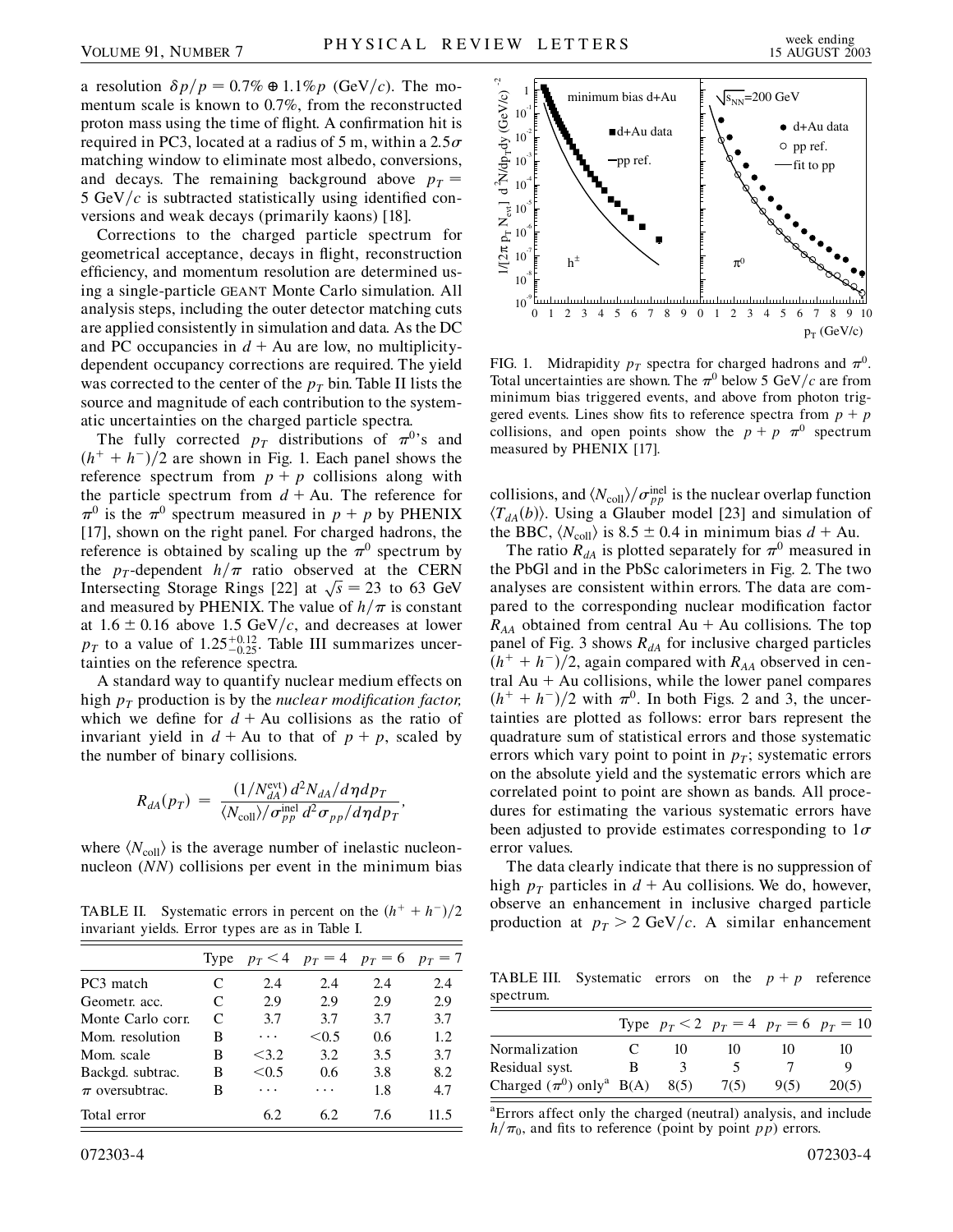

FIG. 2. Nuclear modification factor  $R_{dA}$  for  $\pi^0$  in the PbGl and PbSc calorimeters in minimum bias  $d + Au$ . The bands around the data points show systematic errors which can vary with  $p_T$ , while the shaded band around unity indicates the normalization uncertainty. The nuclear modification factor *RAA* in 10% most central  $Au + Au$  collisions is also shown.

was observed in  $p + A$  fixed-target experiments [24] and is generally referred to as the ''Cronin effect.'' To facilitate comparison of the Cronin effect in inclusive charged particles and  $\pi^0$ , the lower part of Fig. 3 shows all systematic uncertainties common to both analyses in the



FIG. 3 (color online). Top: Nuclear modification factor  $R_{dA}$ for  $(h^+ + h^-)/2$  in minimum bias  $d$  + Au compared to  $R_{AA}$  in the  $10\%$  most central Au + Au collisions. Inner bands show systematic errors which can vary with  $p<sub>T</sub>$ , and outer bands include also the normalization uncertainty. Bottom: Comparison of  $R_{dA}$  for  $(h^{+} + h^{-})/2$  and the average of the  $\pi^0$  measurements in  $d + Au$ . The bar at the left indicates the systematic uncertainty in common for the charged and  $\pi^0$ measurements.

bar on the left. It should be noted that this uncertainty must be added in quadrature with the bands shown for each curve to obtain the  $1\sigma$  allowed range of  $R_{dA}$  from the data. The  $\pi^0$  data suggest a smaller enhancement for pions than for inclusive charged particles at  $p_T =$  $2-4 \text{ GeV}/c$ . We note that the charged spectrum includes baryons and antibaryons, which may have a different nuclear enhancement than the mesons [24].

The various models of the suppression observed in Au + Au predict a different dependence on  $N_{\text{coll}}$  in  $d + Au$  [14,25,26]. Therefore, a second data sample was selected by requiring observation of a neutron in the zero-degree calorimeter on the deuteron-going side of PHENIX. This, together with the requirement of particles entering both beam-beam counters, selects a class of events in which only the proton from the deuteron interacts with the Au nucleus. The mean number of binary collisions for this sample is calculated with the Glauber model to be  $3.6 \pm 0.3$ . Particle yields in this sample have a *<*5% uncertainty beyond that of the minimum bias sample, arising from trigger bias.

Figure 4 shows the ratios of  $R_{dA}$  in minimum bias  $d + Au$  to  $R_{pA}$  in the neutron tagged sample, for both  $(h^{+} + h^{-})/2$  and  $\pi^{0}$ . Systematic uncertainties on the spectra cancel in the ratio; the band around unity shows the uncertainty on the ratio of the number of binary collisions in the two samples. Average values of  $N_{\text{coll}}$ are 3.6 per participating proton in the neutron tagged sample and 8.5 for 1.7 participating nucleons from the deuteron in minimum bias  $d + Au$ . Given the systematic uncertainties on  $N_{\text{coll}}$ , we cannot exclude a small centrality dependence for  $p_T > 1$  GeV/c. It should be noted that the figure also indicates that  $d + Au$  collisions provide a good measure of the physics of  $p + Au$ .

The observation of an enhancement of high- $p_T$  hadron production in both the minimum bias  $d + Au$  and the neutron tagged sample of  $p + Au$  collisions indicates that the suppression in central  $Au + Au$  collisions is not an initial-state effect. Nor does it arise from modification of parton structure functions in nuclei. The data suggest,



FIG. 4. Ratio of  $R_{dA}$  in minimum bias  $d + Au$  and  $R_{pA}$  from neutron tagged  $d + Au$  collisions for  $(h^+ + h^-)/2$  and  $\pi^0$ . The band shows the uncertainty on the number of binary collisions; all other systematic errors cancel.